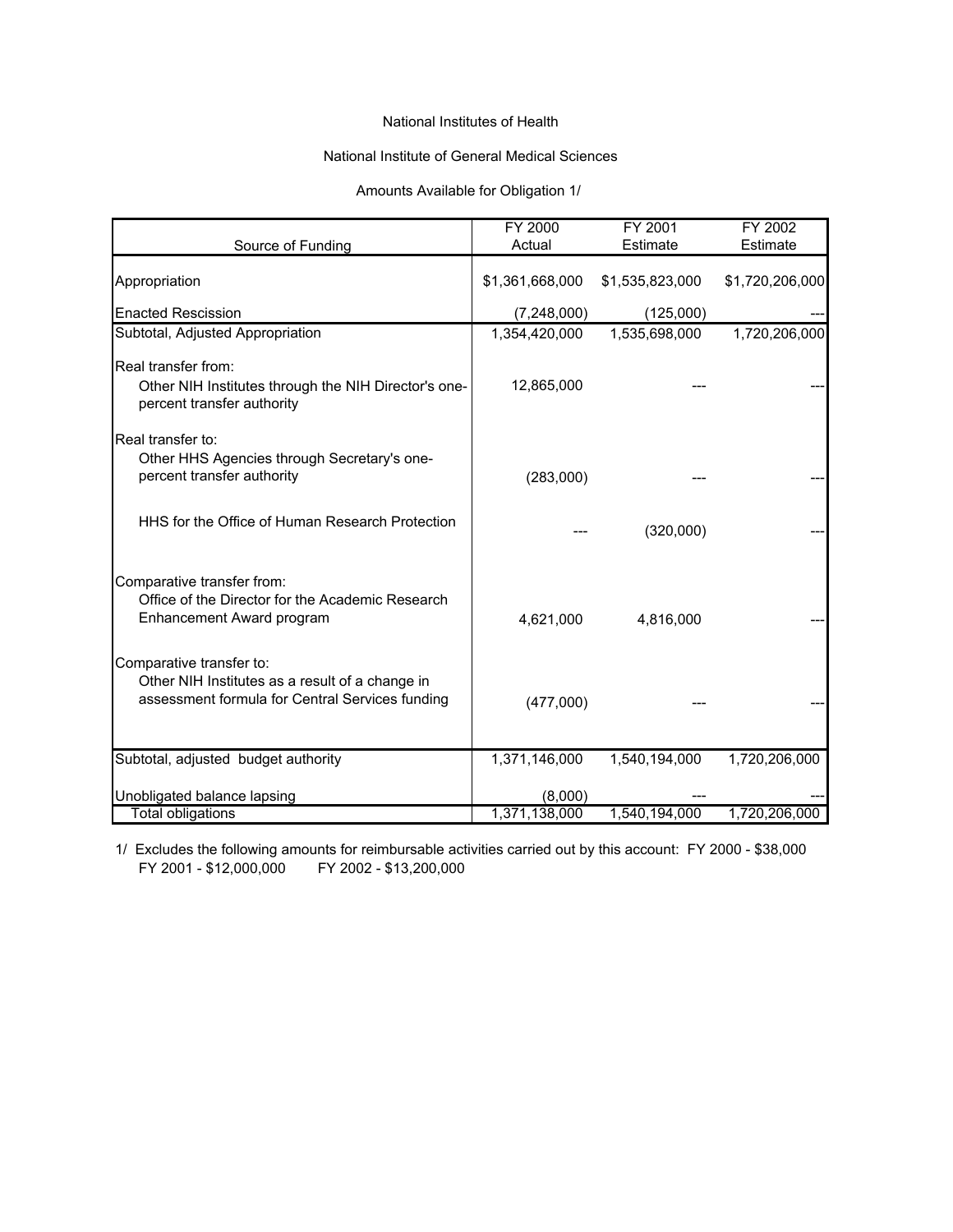#### National Institute of General Medical Sciences

#### Budget Mechanism

|                                           | FY 2000             |               | FY 2001             |               | FY 2002         |                            |
|-------------------------------------------|---------------------|---------------|---------------------|---------------|-----------------|----------------------------|
| <b>MECHANISM</b>                          |                     | Actual        |                     | Estimate      |                 | Estimate                   |
| <b>Research Grants:</b>                   | No.                 | Amount        | No.                 | Amount        | No.             | Amount                     |
|                                           |                     |               |                     |               |                 |                            |
| Research Projects:                        |                     |               |                     |               |                 |                            |
| Noncompeting                              | 2,717               | \$698,713,000 | 2,910               | \$799,710,000 | 3,000           | \$908,379,000              |
| Administrative supplements                | (147)               | 7,633,000     | (147)               | 7,862,000     | (147)           | 8,098,000                  |
| Competing:                                |                     |               |                     |               |                 |                            |
| Renewal                                   | 561                 | 169,458,000   | 468                 | 152,244,000   | 472             | 159,672,000                |
| <b>New</b>                                | 495                 | 122,628,000   | 506                 | 135,840,000   | 487             | 136,007,000                |
| Supplements                               | 3                   | 214,000       | 4                   | 305,000       | 3               | 240,000                    |
| Subtotal, competing                       | 1,059               | 292,300,000   | 978                 | 288,389,000   | 962             | 295,919,000                |
| Subtotal, RPGs                            | 3,776               | 998,646,000   | 3,888               | 1,095,961,000 | 3,962           | 1,212,396,000              |
| <b>SBIR/STTR</b>                          | 134                 | 29,804,000    | 156                 | 34,477,000    | 177             | 37,732,000                 |
| Subtotal, RPGs                            | 3,910               | 1,028,450,000 | 4,044               | 1,130,438,000 | 4,139           | 1,250,128,000              |
| Research Centers:                         |                     |               |                     |               |                 |                            |
| Specialized/comprehensive                 | 17                  | 47,311,000    | 25                  | 88,835,000    | 32              | 113,767,000                |
| Clinical research                         | 0                   | 0             | 0                   | O             | 0               |                            |
| Biotechnology                             | 0                   | 0             | 0                   | 0             | 0               | 0                          |
| Comparative medicine                      | 0                   | 0             | 0                   | 0             | 0               | 0                          |
| Research Centers in Minority Institutions | 0                   | $\mathbf{0}$  | 0                   | 0             | 0               | 0                          |
| Subtotal, Centers                         | $\overline{17}$     | 47,311,000    | $\overline{25}$     | 88,835,000    | $\overline{32}$ | 113,767,000                |
|                                           |                     |               |                     |               |                 |                            |
| Other Research:                           |                     |               |                     |               |                 |                            |
| Research careers                          | 26                  | 4,474,000     | 35                  | 6,529,000     | 37              | 7,005,000                  |
| Cancer education                          | 0                   | 0             | 0                   | 0             | 0               | 0                          |
| Cooperative clinical research             | 0                   | 0             | 0                   | 0             | 0               | 0                          |
| Biomedical research support               | 0                   | $\Omega$      | 0                   | 0             | 0               | 0                          |
| Minority biomedical research support      | 127                 | 71,405,000    | 144                 | 80,973,000    | 156             | 90,447,000                 |
| Other                                     | 42                  | 11,993,000    | 78                  | 19,308,000    | 99              | 34,217,000                 |
| Subtotal, Other Research                  | 195                 | 87,872,000    | 257                 | 106,810,000   | 292             | 131,669,000                |
| <b>Total Research Grants</b>              | 4,122               | 1,163,633,000 | 4,326               | 1,326,083,000 | 4,463           | 1,495,564,000              |
|                                           |                     |               |                     |               |                 |                            |
| Training:<br>Individual awards            | <b>FTTPs</b><br>543 |               | <b>FTTPs</b><br>543 |               | <b>FTTPs</b>    |                            |
|                                           |                     | 17,759,000    |                     | 19,667,000    | 543             | 21,142,000                 |
| Institutional awards                      | 3,879               | 125,339,000   | 3,899<br>4.442      | 133,431,000   | 3,939           | 144,438,000<br>165,580,000 |
| Total, Training                           | 4,422               | 143,098,000   |                     | 153,098,000   | 4,482           |                            |
| Research & development contracts          | 16                  | 33,250,000    | 16                  | 24,825,000    | 16              | 18,744,000                 |
| (SBIR/STTR)                               | (0)                 | (0)           | (0)                 | (0)           | (0)             | (0)                        |
|                                           |                     |               |                     |               |                 |                            |
|                                           | <b>FTEs</b>         |               | <b>FTEs</b>         |               | <b>FTEs</b>     |                            |
| Intramural research                       | 15                  | 1,842,000     | 18                  | 2,098,000     | 18              | 2,308,000                  |
|                                           |                     |               |                     |               |                 |                            |
| Research management and support           | 156                 | 29,323,000    | 158                 | 34,090,000    | 162             | 38,010,000                 |
|                                           |                     |               |                     |               |                 |                            |
| Cancer prevention & control               | $\mathsf 0$         | 0             | $\pmb{0}$           | 0             | $\pmb{0}$       | 0                          |
| Construction                              |                     | 0             |                     | 0             |                 | 0                          |
|                                           |                     |               |                     |               |                 |                            |
| <b>Total, NIGMS</b>                       | 171                 | 1,371,146,000 | 176                 | 1,540,194,000 | 180             | 1,720,206,000              |
| (Clinical Trials)                         |                     | (0)           |                     | (0)           |                 | (0)                        |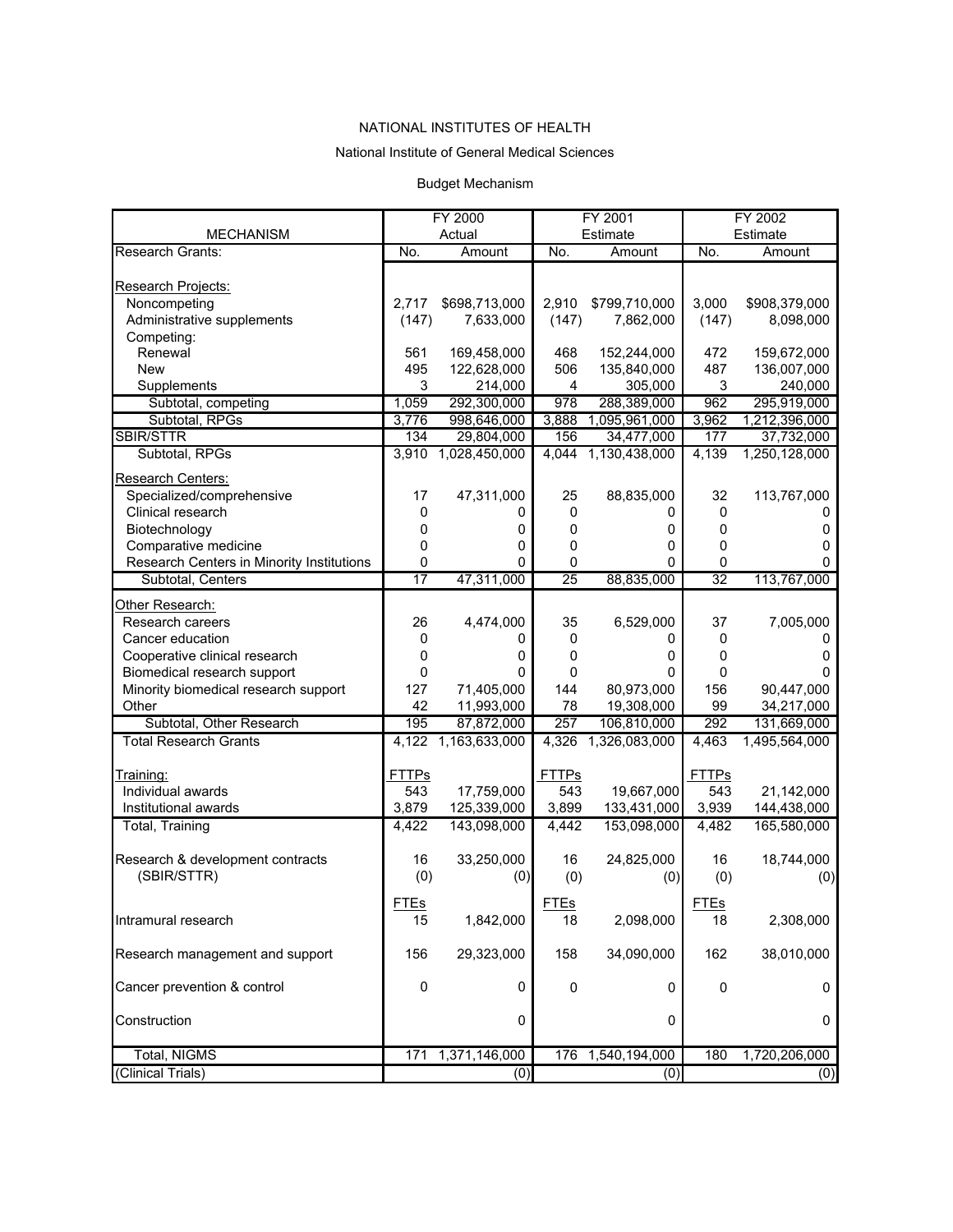#### National Institute of General Medical Sciences

#### Budget Authority by Activity (dollars in thousands)

| <b>ACTIVITY</b>                     |             | FY 2000<br>Actual |             | FY 2001<br>Estimate |             | FY 2002<br>Estimate |             | Change    |  |
|-------------------------------------|-------------|-------------------|-------------|---------------------|-------------|---------------------|-------------|-----------|--|
|                                     | <b>FTEs</b> | Amount            | <b>FTEs</b> | Amount              | <b>FTEs</b> | Amount              | <b>FTEs</b> | Amount    |  |
| <b>Extramural Research:</b>         |             |                   |             |                     |             |                     |             |           |  |
| <b>Biomedical Research</b>          |             | \$1,196,883       |             | \$1,350,908         |             | \$1,514,308         |             | \$163,400 |  |
| <b>Biomedical Research Training</b> |             | 143,098           |             | 153,098             |             | 165,580             |             | 12,482    |  |
|                                     |             |                   |             |                     |             |                     |             |           |  |
| Subtotal, Extramural research       |             | 1,339,981         |             | 1,504,006           |             | 1,679,888           |             | 175,882   |  |
| Intramural research                 | 15          | 1,842             | 18          | 2,098               | 18          | 2,308               | 0           | 210       |  |
| Research management and<br>support  | 156         | 29,323            | 158         | 34,090              | 162         | 38,010              | 4           | 3,920     |  |
| Total                               | 171         | 1,371,146         | 176         | 1,540,194           | 180         | 1,720,206           | 4           | 180,012   |  |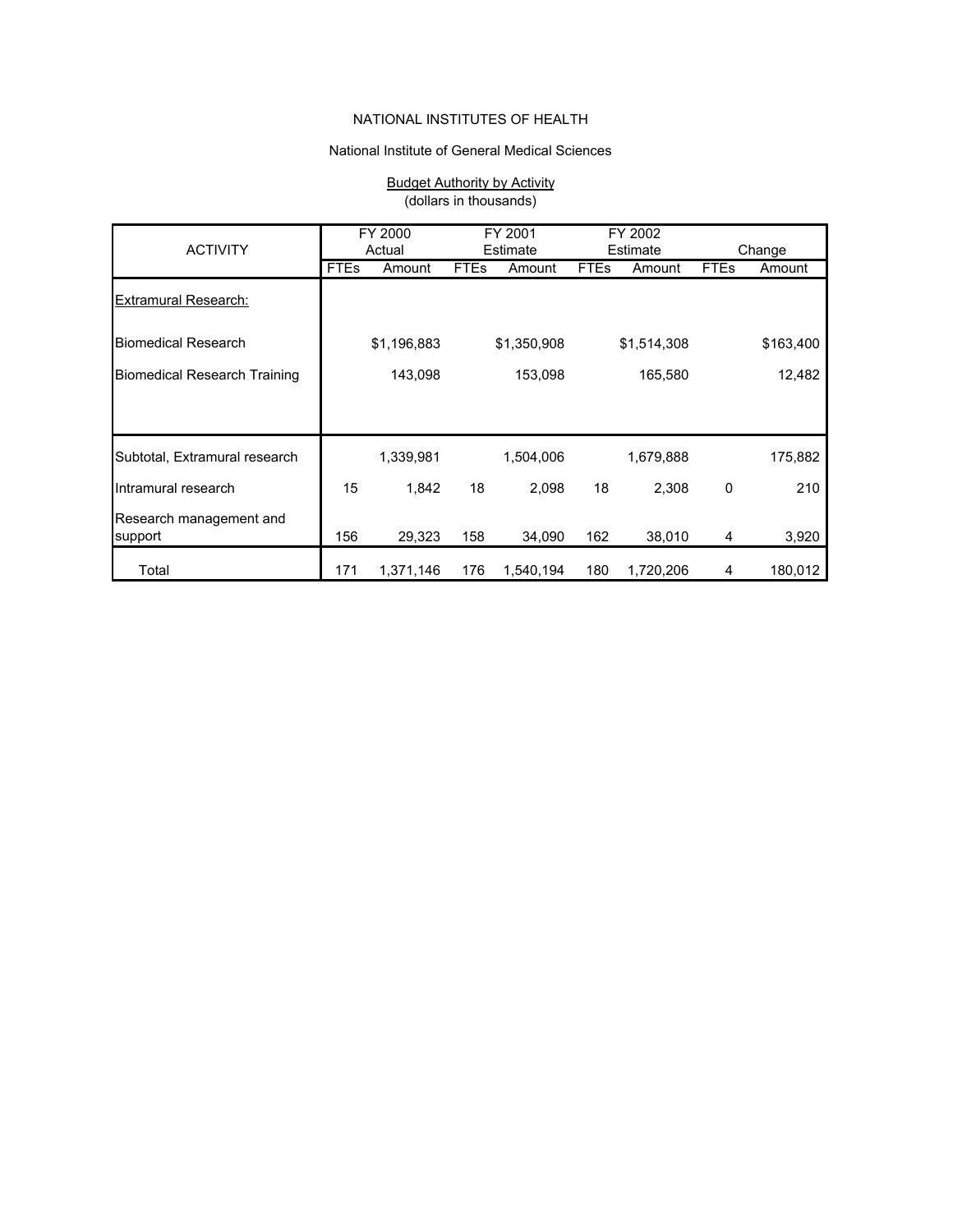## National Institute of General Medical Sciences

# Summary of Changes

**r** 

Ŧ.

| 2001 Estimated budget authority<br>2002 Estimated budget authority                       |             |                                                                    |             | \$1,540,194,000<br>1,720,206,000               |
|------------------------------------------------------------------------------------------|-------------|--------------------------------------------------------------------|-------------|------------------------------------------------|
| Net change                                                                               |             |                                                                    |             | 180,012,000                                    |
| <b>CHANGES</b>                                                                           | <b>FTEs</b> | 2001 Current<br><b>Estimate Base</b><br><b>Budget</b><br>Authority | <b>FTEs</b> | Change from Base<br><b>Budget</b><br>Authority |
|                                                                                          |             |                                                                    |             |                                                |
| A. Built-in:<br>1. Intramural research:                                                  |             |                                                                    |             |                                                |
| a. Within grade increase<br>b. Annualization of January                                  |             | \$1,109,000                                                        |             | \$20,000                                       |
| 2001 pay increase                                                                        |             | 1,109,000                                                          |             | 10,000                                         |
| c. January 2002 pay increase                                                             |             | 1,109,000                                                          |             | 31,000                                         |
| d. One extra day of pay                                                                  |             | 1,109,000                                                          |             | 4,000                                          |
| e. Payment for centrally furnished services<br>f. Increased cost of laboratory supplies, |             | 271,000                                                            |             | 27,000                                         |
| materials, and other expenses                                                            |             | 718,000                                                            |             | 35,000                                         |
| Subtotal                                                                                 |             |                                                                    |             | 127,000                                        |
|                                                                                          |             |                                                                    |             |                                                |
| 2. Research Management and Support:                                                      |             |                                                                    |             |                                                |
| a. Within grade increase<br>b. Annualization of January                                  |             | 13,692,000                                                         |             | 238,000                                        |
| 2001 pay increase                                                                        |             | 13,692,000                                                         |             | 129,000                                        |
| c. January 2002 pay increase                                                             |             | 13,692,000                                                         |             | 378,000                                        |
| d. One extra day of pay                                                                  |             | 13,692,000                                                         |             | 53,000                                         |
| e. Payment for centrally furnished services                                              |             | 5,936,000                                                          |             | 594,000                                        |
| f. Increased cost of laboratory supplies,                                                |             |                                                                    |             |                                                |
| materials, and other expenses                                                            |             | 14,462,000                                                         |             | 656,000                                        |
| Subtotal                                                                                 |             |                                                                    |             | 2,048,000                                      |
| Subtotal, Built-in                                                                       |             |                                                                    |             | 2,175,000                                      |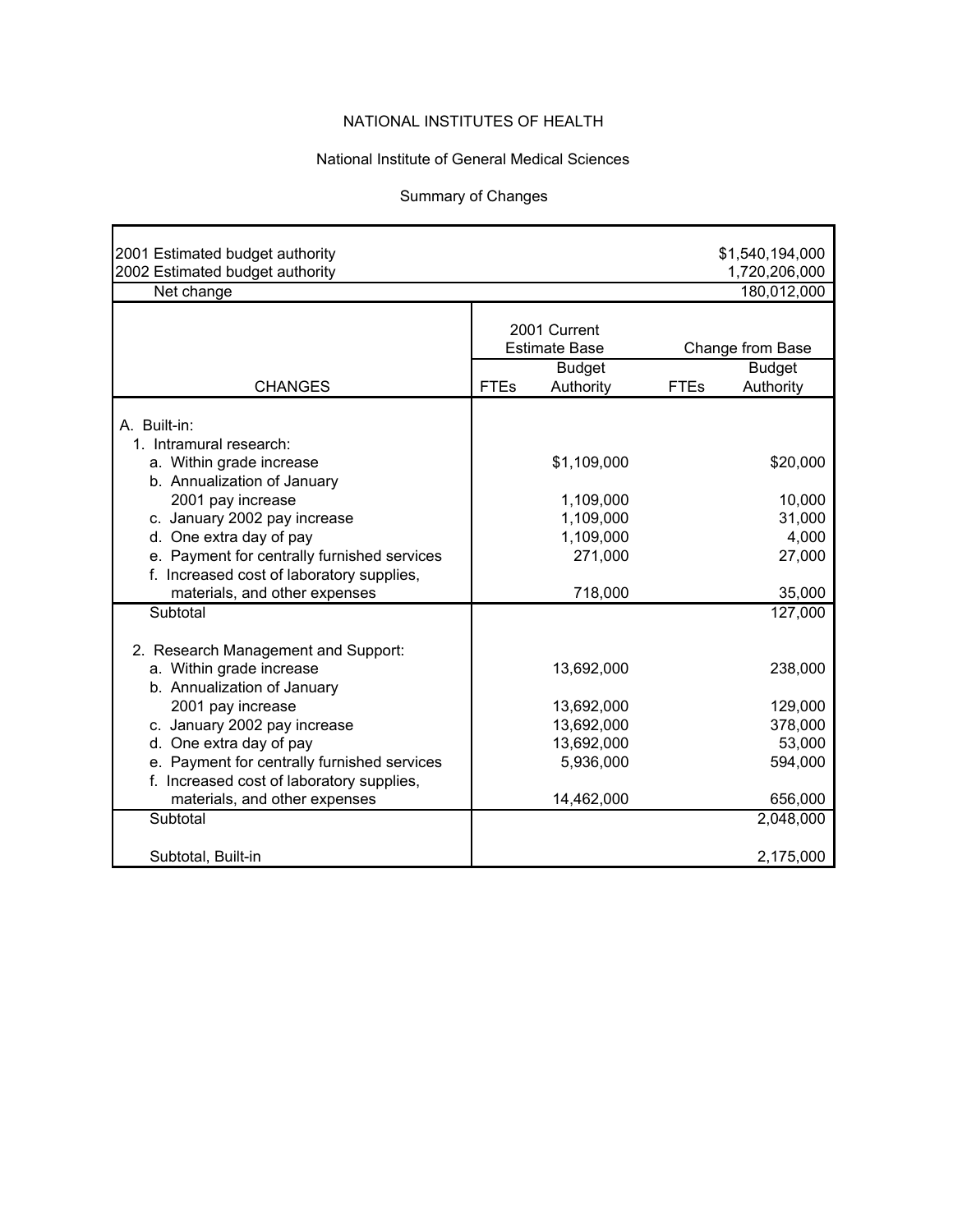## National Institute of General Medical Sciences

#### Summary of Changes--continued

|                                          |             | 2001 Current         |                |                  |
|------------------------------------------|-------------|----------------------|----------------|------------------|
|                                          |             | <b>Estimate Base</b> |                | Change from Base |
| <b>CHANGES</b>                           | No.         | Amount               | No.            | Amount           |
| B. Program:                              |             |                      |                |                  |
| 1. Research project grants:              |             |                      |                |                  |
| a. Noncompeting                          | 2910        | 807,572,000          | 90             | 108,905,000      |
| b. Competing                             | 978         | 288,389,000          | (16)           | 7,530,000        |
| c. SBIR/STTR                             | 156         | 34,477,000           | 21             | 3,255,000        |
| Total                                    | 4044        | 1,130,438,000        | 95             | 119,690,000      |
| 2. Centers                               | 25          | 88,835,000           | $\overline{7}$ | 24,932,000       |
| 3. Other research                        | 257         | 106,810,000          | 35             | 24,859,000       |
| 4. Research training                     | 4,442       | 153,098,000          | 40             | 12,482,000       |
| 5. Research and development<br>contracts | 16          | 24,825,000           | 0              | (6,081,000)      |
| Subtotal, extramural                     |             |                      |                | 175,882,000      |
|                                          |             |                      |                |                  |
|                                          | <b>FTEs</b> |                      | FTEs           |                  |
| 6. Intramural research:                  | 18          | 2,098,000            | 0              | 83,000           |
|                                          |             |                      |                |                  |
| 7. Research management and support       | 158         | 34,090,000           | 4              | 1,872,000        |
| Subtotal, program                        |             | 1,540,194,000        |                | 177,837,000      |
| Total changes                            | 176         |                      | 4              | 180,012,000      |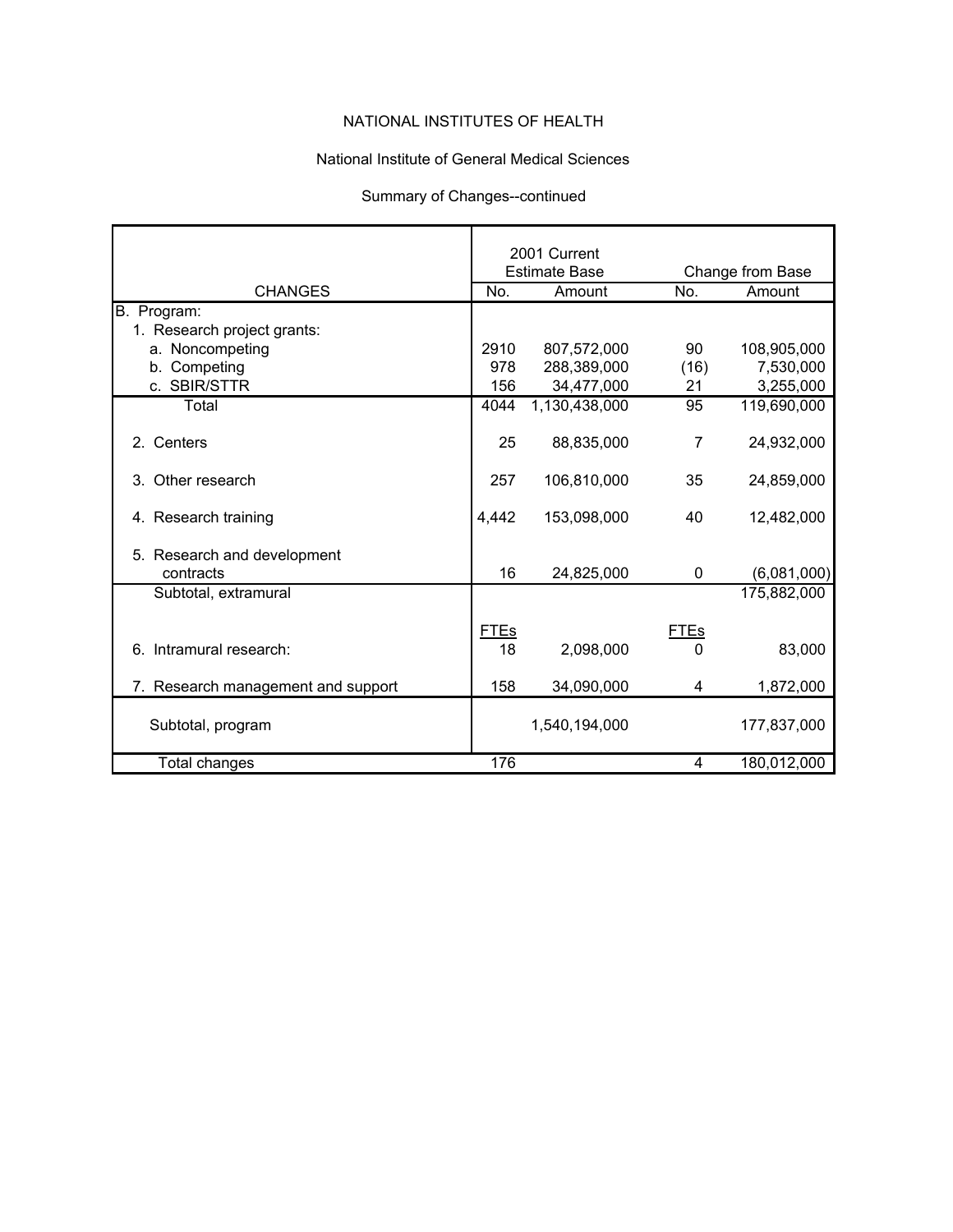#### National Institute of General Medical Sciences Budget Authority by Object

|                   | <b>Total Budget Authority by Object</b>                              | 1,540,194,000     | 1,720,206,000     | 180,012,000    |
|-------------------|----------------------------------------------------------------------|-------------------|-------------------|----------------|
|                   | <b>Subtotal, Non-Pay Costs</b>                                       | 1,525,393,000     | 1,704,180,000     | 178,787,000    |
| 44.0              | Refunds                                                              | 0                 | 0                 | 0              |
| 43.0              | Interest & Dividends                                                 | 0                 | 0                 | 0              |
| 42.0              | Insurance Claims & Indemnities                                       | 0                 | 0                 | 0              |
| 41.0              | Grants, Subsidies & Contributions                                    | 1,470,674,000     | 1,630,873,000     | 160,199,000    |
| 33.0              | Investments & Loans                                                  | 0                 | 0                 | 0              |
| 32.0              | <b>Land and Structures</b>                                           | 0                 | 0                 | 0              |
| 31.0              | Equipment                                                            | 1,302,000         | 1,572,000         | 270,000        |
| 26.0              | Supplies & Materials                                                 | 262,000           | 316,000           | 54,000         |
| 25.0              | <b>Subtotal, Other Contractual Services</b>                          | 51,756,000        | 69,731,000        | 17,975,000     |
| 25.8              | Subsistence & Support of Persons                                     | 0                 | 0                 | 0              |
| 25.7              | Operation & Maintenance of Equipment                                 | 95,000            | 115,000           | 20,000         |
| 25.6              | <b>Medical Care</b>                                                  | 0                 | 0                 | 0              |
| 25.5              | Research & Development Contracts                                     | 952,000           | 1,047,000         | 95,000         |
| 25.4              | Operation & Maintenance of Facilities                                | 15,000            | 19.000            | 4,000          |
|                   | <b>Government Accounts</b>                                           | 46,580,000        | 63,610,000        | 17,030,000     |
| 25.3              | Purchase of Goods & Services from                                    |                   |                   |                |
| 25.2              | <b>Other Services</b>                                                | 3,372,000         | 4,068,000         | 696,000        |
| 25.1              | <b>Consulting Services</b>                                           | 742,000           | 872,000           | 130,000        |
| 24.0              | Printing & Reproduction                                              | 675,000           | 814,000           | 139,000        |
|                   | Miscellaneous Charges                                                | 173,000           | 208,000           | 35,000         |
| 23.3              | Communications, Utilities &                                          |                   |                   |                |
| 23.2              | Rental Payments to Others                                            | 15,000            | 19,000            | 4,000          |
| 23.1              | Rental Payments to GSA                                               | 0                 | 0                 | 0              |
| 22.0              | <b>Transportation of Things</b>                                      | 36,000            | 43,000            | 7.000          |
| 21.0              | Travel & Transportation of Persons                                   | 500,000           | 604,000           | 104,000        |
|                   | <b>Subtotal, Pay Costs</b>                                           | 14,801,000        | 16,026,000        | 1,225,000      |
| 13.0              | <b>Benefits for Former Personnel</b>                                 | 1,000             | 1,000             | 0              |
| 12.0              | <b>Personnel Benefits</b>                                            | 2,610,000         | 2,825,000         | 215,000        |
| 11.9              | <b>Total Personnel Compensation</b>                                  | 12,190,000        | 13,200,000        | 1,010,000      |
| 11.8              | <b>Special Personnel Services Payments</b>                           | 0                 | 0                 | 0              |
| 11.5              | Other Personnel Compensation                                         | 490,000           | 532,000           | 42,000         |
| 11.3              | Other than Full-Time Permanent                                       | 1,676,000         | 1,794,000         | 118,000        |
| 11.1              | <b>Full-Time Permanent</b>                                           | \$10,024,000      | \$10,874,000      | \$850,000      |
|                   | Personnel Compensation:                                              |                   |                   |                |
|                   | <b>OBJECT CLASSES</b>                                                | Estimate          | Estimate          | Decrease       |
|                   |                                                                      | FY 2001           | FY 2002           | Increase or    |
|                   | Average salary of ungraded positions                                 | \$62,556          | \$65,058          | \$2,502        |
|                   | July 1, 1944 (42 U.S.C. 207)                                         | \$0               | \$0               | \$0            |
|                   | Average GM/GS salary<br>Average salary, grades established by act of |                   |                   |                |
|                   |                                                                      | \$65,216          | \$67,652          | \$2,436        |
| Average ES salary | Average GM/GS grade                                                  | \$132,971<br>11.3 | \$137,831<br>11.9 | \$4,860<br>0.6 |
|                   | Full-time equivalent of overtime and holiday hours                   | 1                 | 1                 | 0              |
|                   | Full-time employment                                                 | 176               | 180               | 4              |
|                   | Total compensable workyears:                                         |                   |                   |                |
|                   |                                                                      | Estimate          | Estimate          | Decrease       |
|                   |                                                                      | FY 2001           | FY 2002           | Increase or    |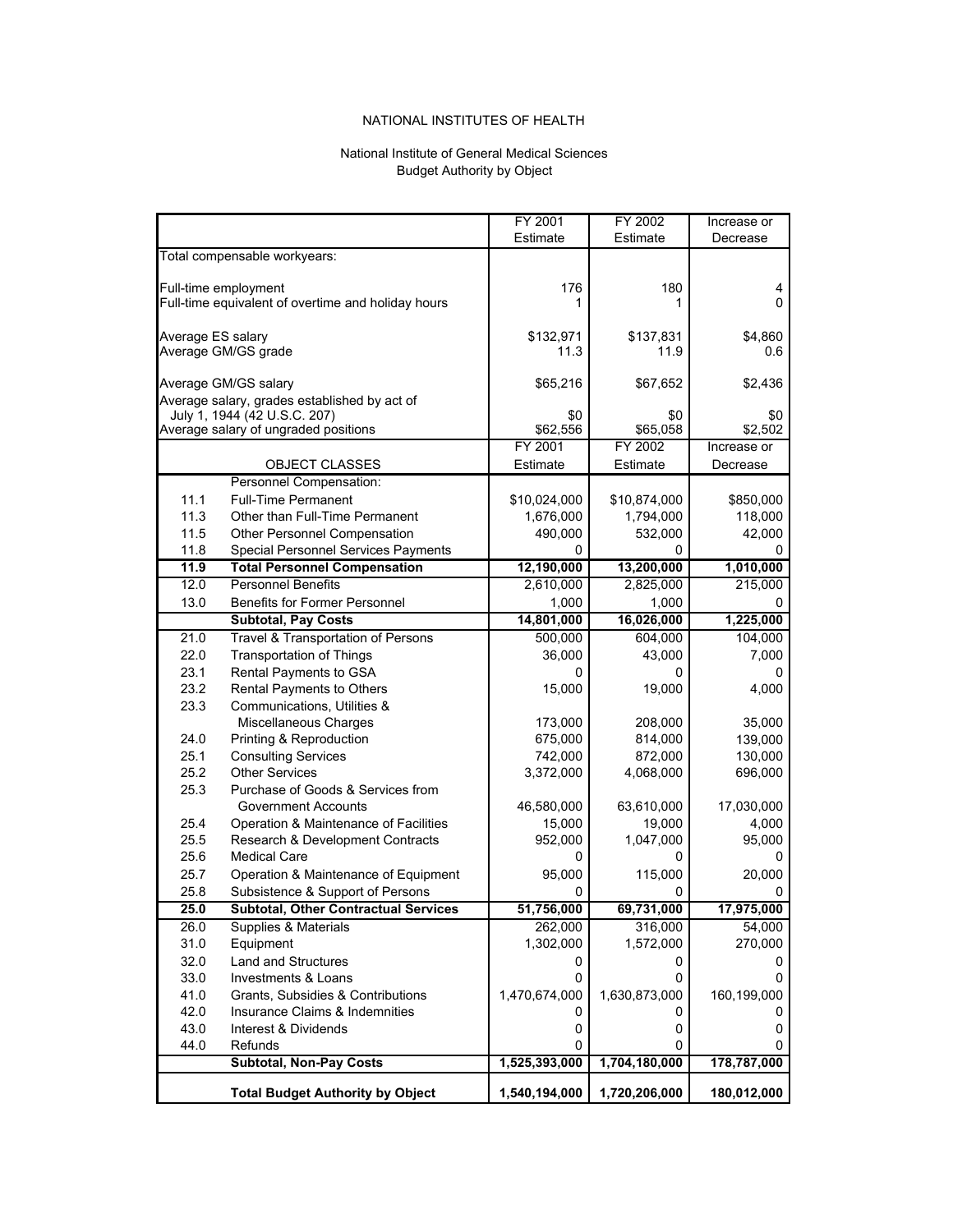## National Institute of General Medical Sciences

## Salaries and Expenses

|                                              | FY 2001      | FY 2002         | Increase or |
|----------------------------------------------|--------------|-----------------|-------------|
| <b>OBJECT CLASSES</b>                        | Estimate     | <b>Estimate</b> | Decrease    |
| <b>Personnel Compensation:</b>               |              |                 |             |
| Full-Time Permanent (11.1)                   | \$10,024,000 | \$10,874,000    | \$850,000   |
| Other Than Full-Time Permanent (11.3)        | 1,676,000    | 1,794,000       | 118,000     |
| Other Personnel Compensation (11.5)          | 490,000      | 532,000         | 42,000      |
| Special Personnel Services Payments (11.8)   |              |                 |             |
| <b>Total Personnel Compensation (11.9)</b>   | 12,190,000   | 13,200,000      | 1,010,000   |
| Civilian Personnel Benefits (12.0)           | 2,610,000    | 2,825,000       | 215,000     |
| Benefits to Former Personnel (13.0)          | 1,000        | 1,000           |             |
| <b>Subtotal, Pay Costs</b>                   | 14,801,000   | 16,026,000      | 1,225,000   |
| <b>Travel (21.0)</b>                         | 500,000      | 604,000         | 104,000     |
| Transportation of Things (22.0)              | 36,000       | 43,000          | 7,000       |
| Rental Payments to Others (23.2)             | 15,000       | 19,000          | 4,000       |
| Communications, Utilities and                |              |                 |             |
| Miscellaneous Charges (23.3)                 | 173,000      | 208,000         | 35,000      |
| Printing and Reproduction (24.0)             | 675,000      | 814,000         | 139,000     |
| <b>Other Contractual Services:</b>           |              |                 |             |
| Advisory and Assistance Services (25.1)      | 525,000      | 633,000         | 108,000     |
| Other Services (25.2)                        | 3,372,000    | 4,068,000       | 696,000     |
| Purchases from Govt. Accounts (25.3)         | 12,570,000   | 13,850,000      | 1,280,000   |
| Operation & Maintenance of Facilities (25.4) | 15,000       | 19,000          | 4,000       |
| Operation & Maintenance of Equipment (25.7)  | 95,000       | 115,000         | 20,000      |
| Subsistence & Support of Persons (25.8)      |              |                 |             |
| <b>Subtotal Other Contractual Services</b>   | 16,577,000   | 18,685,000      | 2,108,000   |
| Supplies and Materials (26.0)                | 262,000      | 316,000         | 54,000      |
| <b>Subtotal, Non-Pay Costs</b>               | 18,238,000   | 20,689,000      | 2,451,000   |
|                                              |              |                 |             |
| <b>Total, Administrative Costs</b>           | 33,039,000   | 36,715,000      | 3,676,000   |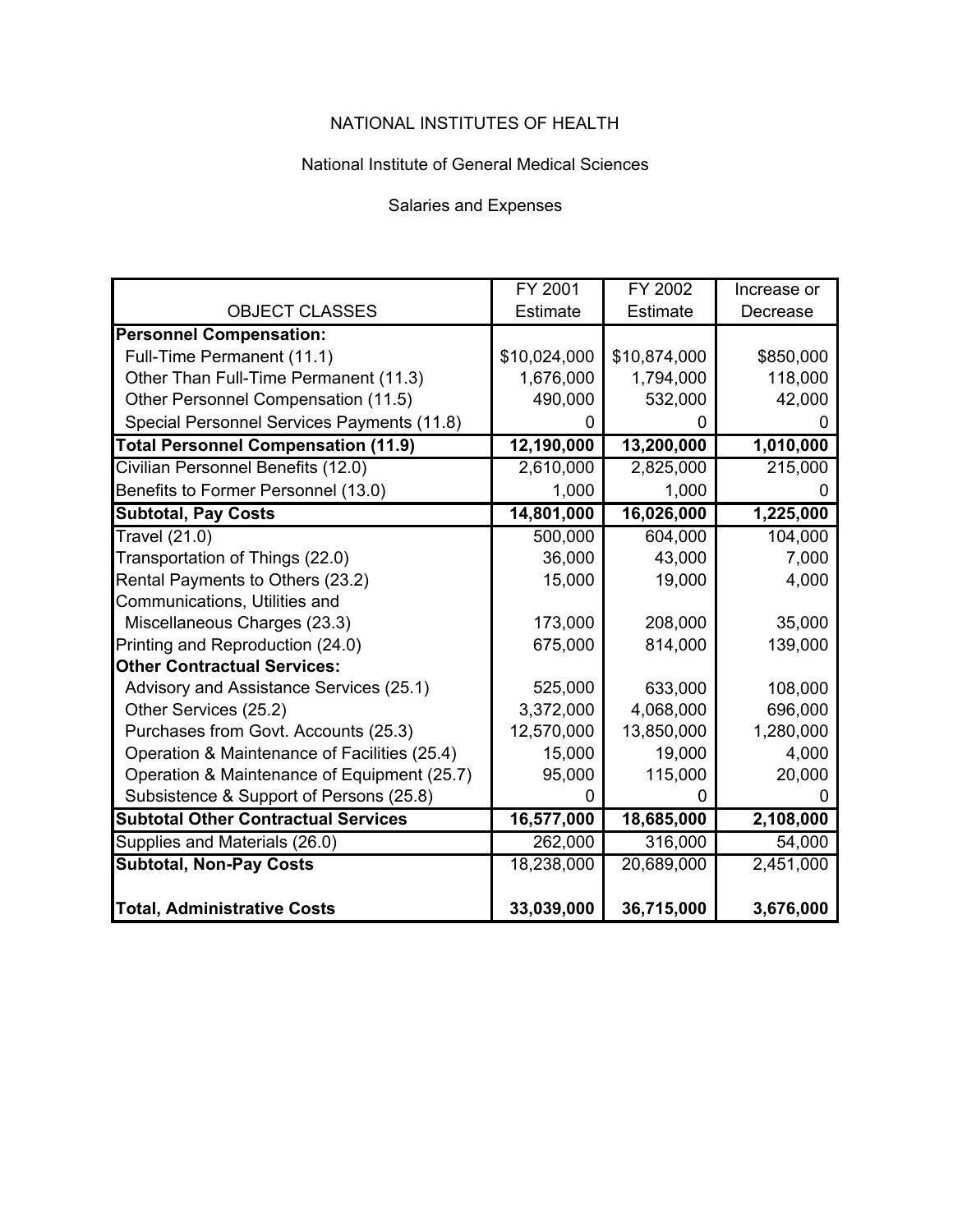## National Institute of General Medical Sciences

# Authorizing Legislation

|                                                          | PHS Act/<br><b>Other Citation</b> | U.S. Code<br>Citation | 2001 Amount<br>Authorized | 2001<br><b>Estimate</b> | 2002 Amount<br>Authorized | 2002 Budget<br>Estimate |
|----------------------------------------------------------|-----------------------------------|-----------------------|---------------------------|-------------------------|---------------------------|-------------------------|
| Research and Investigation                               | Section 301                       | 42§241                | Indefinite                | \$1,387,096,000         | Indefinite                | \$1,554,626,000         |
| National Institute of General<br><b>Medical Sciences</b> | Section 461                       | 42§285                | Indefinite                |                         | Indefinite _              |                         |
| <b>National Research</b><br><b>Service Awards</b>        | Section 487(d)                    | 42§288                | a                         | 153,098,000             | b/                        | 165,580,000             |
| <b>Total, Budget Authority</b>                           |                                   |                       |                           | 1,540,194,000           |                           | 1,720,206,000           |

a/ Funding provided under the Departments of Labor, Health and Human Services, Education, and Related Agencies Appropriations Act, 2001 (P.L. 106-554).

b/ Reauthorizing legislation will be submitted.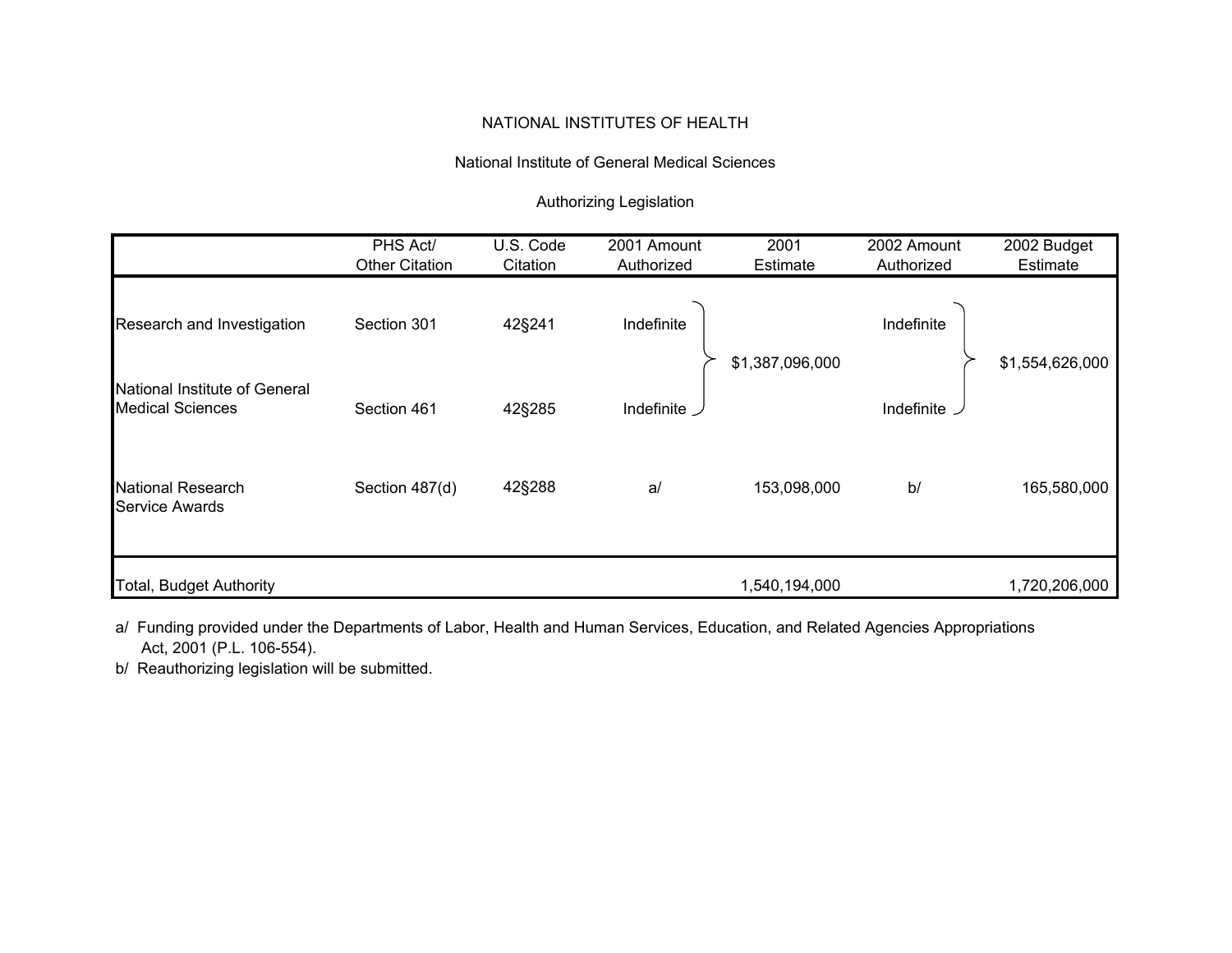#### National Institute of General Medical Sciences

#### Appropriation History

| Fiscal     | <b>Budget Estimate</b>           |    | House         | Senate        |    |               |    |
|------------|----------------------------------|----|---------------|---------------|----|---------------|----|
| Year       | to Congress                      |    | Allowance     | Allowance     |    | Appropriation | 1/ |
| 1993       | \$862,069,000                    |    | \$833,807,000 | \$824,529,000 |    | \$832,581,000 | 2/ |
| 1994       | 833,064,000                      |    | 875,511,000   | 875,511,000   |    | 875,511,000   |    |
| 3/<br>1995 | 882,189,000                      |    | 877,113,000   | 877,113,000   |    | 876,886,000   | 4/ |
| Rescission |                                  |    |               |               |    |               |    |
| 1996       | 907,674,000                      | 3/ | 946,971,000   | 897,465,000   | 3/ | 946,971,000   |    |
| Rescission |                                  |    |               |               |    | (75,000)      |    |
| 1997       | 936,573,000                      | 3/ | 1,003,772,000 | 953,214,000   | 3/ | 998,387,000   | 5/ |
| 1998       | 992,032,000                      | 3/ | 1,047,963,000 | 1,058,969,000 |    | 1,065,947,000 |    |
| 1999       | 1,111,439,000 3/6/ 1,150,840,000 |    |               | 1,197,825,000 |    | 1,197,825,000 |    |
| Rescission |                                  |    |               |               |    | (799,000)     |    |
| 2000       | 1,194,068,000                    | 3/ | 1,298,551,000 | 1,352,843,000 |    | 1,361,668,000 |    |
| Rescission |                                  |    |               |               |    | (7,248,000)   |    |
| 2001       | 1,389,492,000                    | 3/ | 1,548,313,000 | 1,554,176,000 |    | 1,535,823,000 |    |
| Rescission |                                  |    |               |               |    | (125,000)     |    |
| 2002       | 1,720,206,000                    |    |               |               |    |               |    |

1/ Reflects enacted supplementals, rescissions, and reappropriations.<br> $\overline{2l}$  Excludes enacted administrative reduction of \$7,224,000.

 $\frac{2}{1}$  Excludes enacted administrative reduction of \$7,224,000.<br> $\frac{3}{1}$  Excludes funds for HIV/AIDS Research Activities consolidation Excludes funds for HIV/AIDS Research Activities consolidated in the NIH Office of AIDS Research.

4/ Excludes enacted administrative reduction of \$227,000.

5/ Excludes enacted administrative reduction of \$83,000.

6/ Reflects a decrease of \$3,447,000 for the budget amendment for bioterrorism.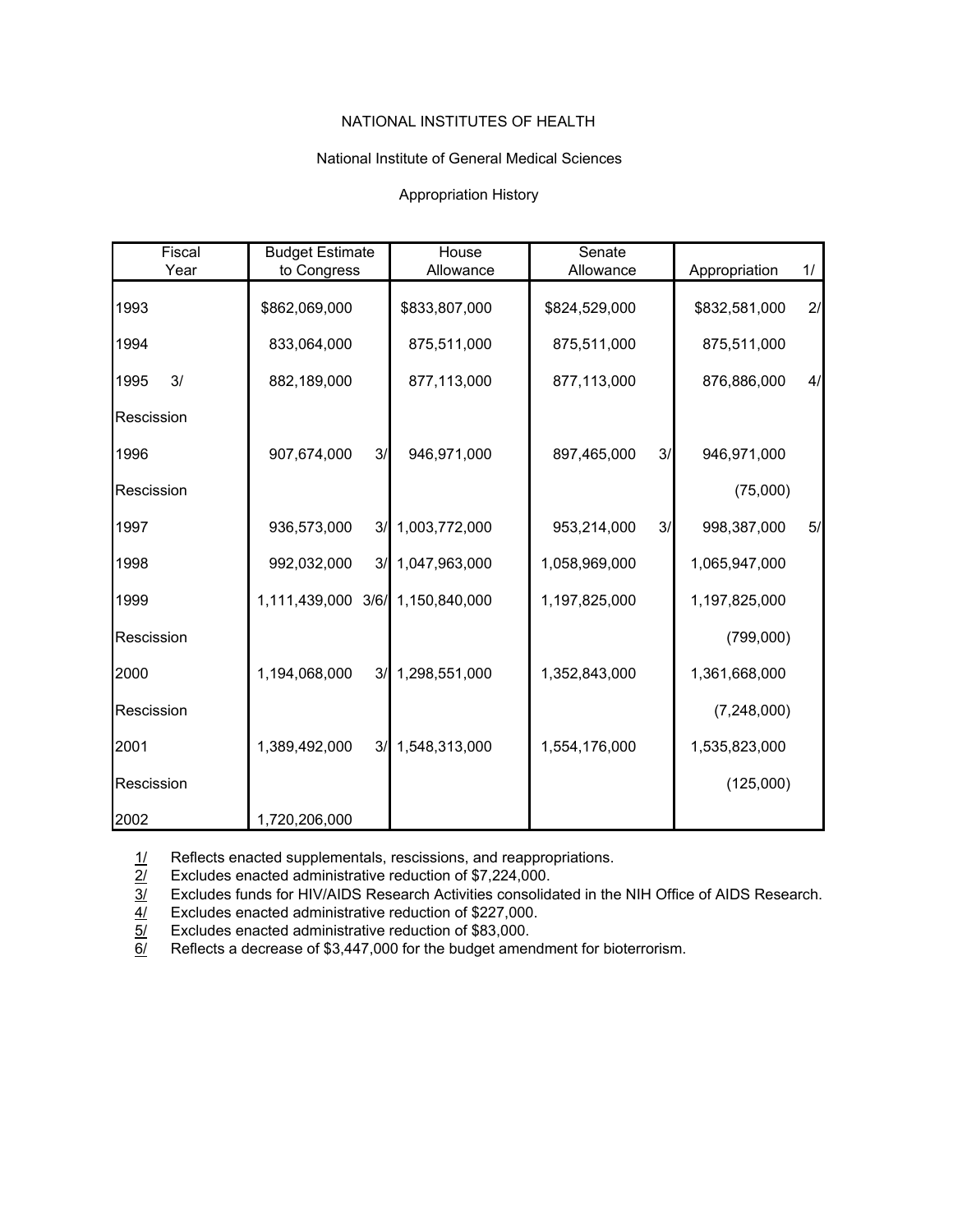# National Institute of General Medical Sciences

# Detail of Full-Time Equivalent Employment (FTEs)

|                                                                                           | FY 2000                              | FY 2001             | FY 2002         |  |  |
|-------------------------------------------------------------------------------------------|--------------------------------------|---------------------|-----------------|--|--|
| OFFICE/DIVISION                                                                           | Actual                               | <b>Estimate</b>     | <b>Estimate</b> |  |  |
|                                                                                           |                                      |                     |                 |  |  |
| Office of the Director                                                                    | 18                                   | 19                  | 21              |  |  |
| <b>Office of Scientific Review</b>                                                        | 14                                   | 15                  | 16              |  |  |
| <b>Office of Administrative Management</b>                                                | 36                                   | 37                  | 38              |  |  |
| <b>Division of Extramural Activities</b>                                                  | 42                                   | 42                  | 42              |  |  |
| <b>Genetic and Developmental</b><br><b>Biology Division</b>                               | 12                                   | 12                  | 12              |  |  |
| Pharmacology, Physiology, and<br><b>Biological Chemistry Division</b>                     | 29                                   | 30                  | 30              |  |  |
| Cell Biology and Biophysics Division                                                      | 11                                   | 11                  | 11              |  |  |
| <b>Minority Opportunities in Research</b><br><b>Division</b>                              | 9                                    | 10                  | 10              |  |  |
| <b>Total, NIGMS</b>                                                                       | 171                                  | 176                 | 180             |  |  |
| FTEs supported by funds from<br>Cooperative Research and<br><b>Development Agreements</b> | (0)                                  | (0)                 | (0)             |  |  |
| <b>FISCAL YEAR</b>                                                                        |                                      | Average GM/GS Grade |                 |  |  |
| 1998<br>1999<br>2000<br>2001<br>2002                                                      | 10.4<br>10.6<br>11.2<br>11.3<br>11.9 |                     |                 |  |  |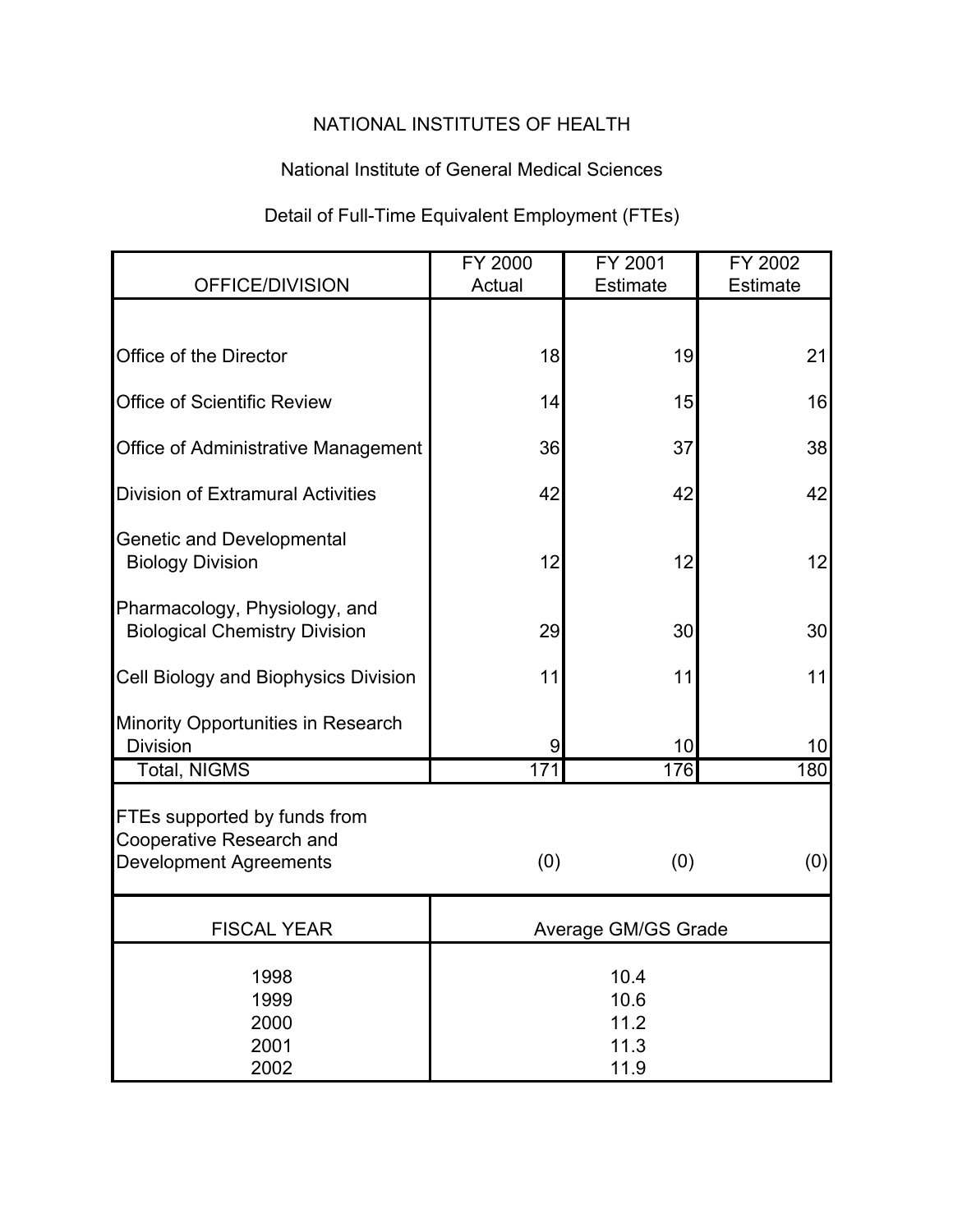#### NATIONAL INSTITUTES OF HEALTH National Institute of General Medical Sciences Program Administration

Detail of Positions

|                                                    | FY 2000   | FY 2001   | FY 2002   |
|----------------------------------------------------|-----------|-----------|-----------|
| <b>GRADE</b>                                       | Actual    | Estimate  | Estimate  |
|                                                    |           |           |           |
| $ES-6$                                             |           |           |           |
| $ES-5$                                             |           |           |           |
| $ES-4$                                             | 3         | 5         | 5         |
| $ES-3$                                             | 2         |           |           |
| $ES-2$                                             |           |           |           |
| $ES-1$                                             | 1         | 1         | 1         |
| Subtotal                                           | 6         | 6         | 6         |
| Total - ES Salary                                  | \$760,061 | \$797,823 | \$826,984 |
|                                                    |           |           |           |
| <b>GM/GS-15</b>                                    | 16        | 16        | 17        |
| <b>GM/GS-14</b>                                    | 31        | 31        | 32        |
| <b>GM/GS-13</b>                                    | 19        | 20        | 21        |
| GS-12                                              | 18        | 19        | 20        |
| GS-11                                              | 5         | 6         | 6         |
| GS-10                                              | 1         | 1         | 1         |
| GS-9                                               | 10        | 10        | 10        |
| GS-8                                               | 10        | 11        | 11        |
| GS-7                                               | 18        | 18        | 18        |
| GS-6                                               | 7         | 7         | 7         |
| $GS-5$                                             | 5         | 5         | 5         |
| $GS-4$                                             | 3         | 3         | 3         |
| $GS-3$                                             |           |           |           |
| $GS-2$                                             |           |           |           |
|                                                    |           |           |           |
| $GS-1$                                             |           |           |           |
| Subtotal                                           | 143       | 147       | 151       |
| Grades established by Act of                       |           |           |           |
| July 1, 1944 (42 U.S.C. 207):                      |           |           |           |
|                                                    |           |           |           |
|                                                    |           |           |           |
| Assistant Surgeon General<br><b>Director Grade</b> |           |           |           |
|                                                    |           |           |           |
| Senior Grade                                       |           |           |           |
| <b>Full Grade</b>                                  |           |           |           |
| Senior Assistant Grade                             |           |           |           |
| <b>Assistant Grade</b>                             |           |           |           |
| Co-Step                                            |           |           |           |
| Subtotal                                           | 0         | 0         | 0         |
| Ungraded                                           | 28        | 33        | 33        |
|                                                    |           |           |           |
| Total permanent positions                          | 143       | 147       | 151       |
|                                                    |           |           |           |
| Total positions, end of year                       | 177       | 186       | 190       |
|                                                    |           |           |           |
| Total full-time equivalent (FTE)                   |           |           |           |
| employment, end of year                            | 171       | 176       | 180       |
|                                                    |           |           |           |
| Average ES level                                   | $ES-3$    | $ES-4$    | $ES-4$    |
| Average ES salary                                  | \$126,677 | \$132,971 | \$137,831 |
| Average GM/GS grade                                | 11.2      | 11.3      | 11.9      |
| Average GM/GS salary                               | \$62,681  | \$65,216  | \$67,652  |